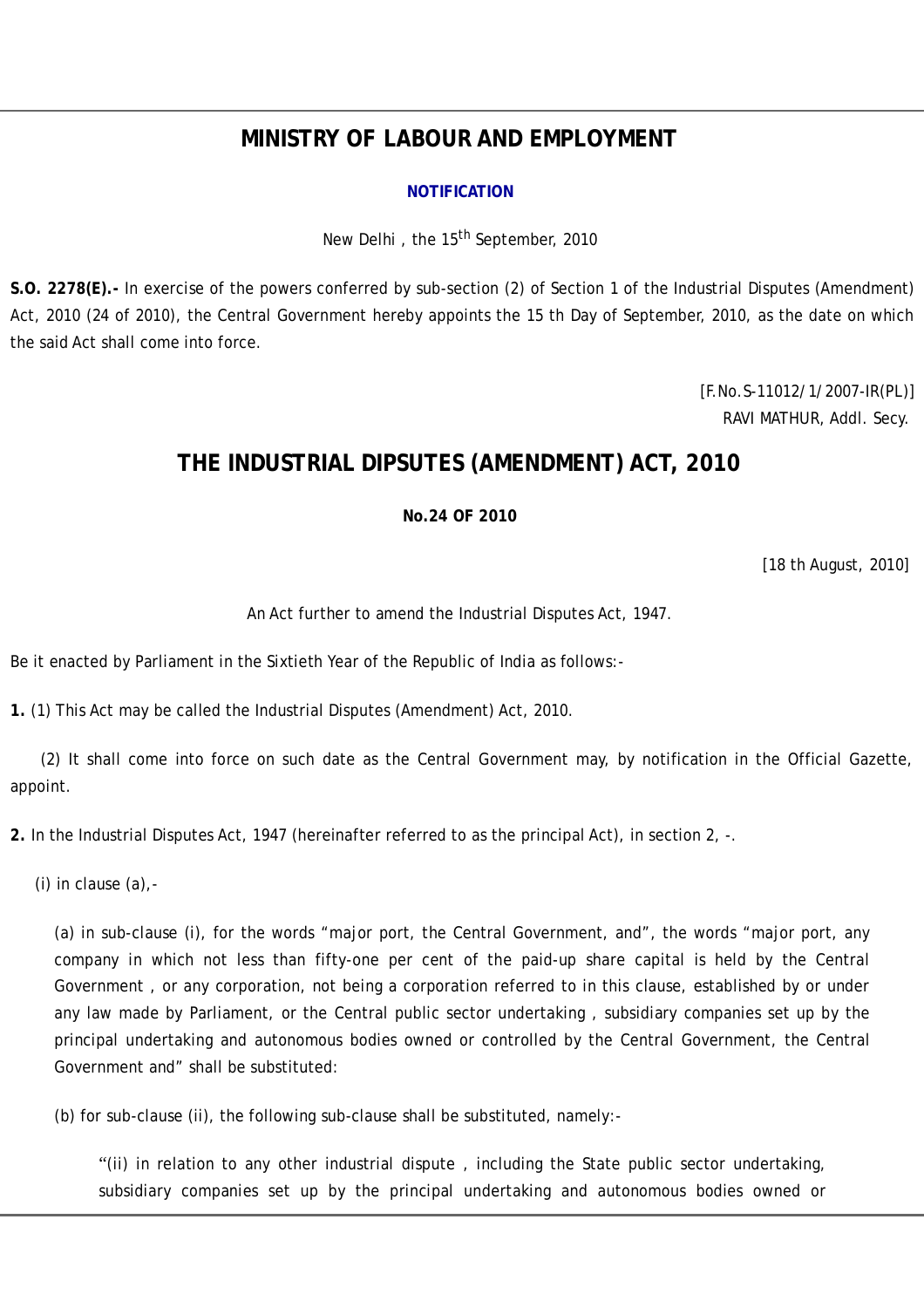controlled by the State Government, the State Government.";

 Provided that in case of a dispute between a contractor and the contract labour employed through the contractor in any industrial establishment where such dispute first arose, the appropriate Government shall be the Central Government or the State Government, as the case may be, which has control over such industrial establishment.";

 (ii) in clause (5), in sub-clause (iv), for the words "one thousand six hundred rupees", the words "ten thousand rupees" shall be substituted.

**3.** Section 2A of the principal Act shall be numbered as sub-section (1) thereof and after sub-section (l) as so numbered, the following sub-sections shall be inserted, namely:-

"(2) Notwithstanding anything contained in section 10, any such workman as is specified in sub-section (1) may, make an application direct to the Labour Court or Tribunal for adjudication of the dispute referred to therein after the expiry of three months from the date he has made the application to the Conciliation Officer of the appropriate Government for conciliation of the dispute, and in receipt of such application the Labour Court or Tribunal shall have powers and jurisdiction to adjudicate upon the dispute, as if it were a dispute referred to it by the appropriate Government in accordance with the provisions of this Act and all the provisions of this Act shall apply in relation to such adjudication as they apply in relation to an industrial dispute referred to it by the appropriate Government.

(3) The application referred to in sub-section (2) shall be made to the Labour Court or Tribunal before the expiry of three years from the date of discharge, dismissal, retrenchment or otherwise termination of service as specified in sub-section (1)."

**4.** In section 7 of the principal Act, in sub-section (3), after clause (e), the following clauses shall be inserted, namely:-

"(f) he is or has been a Deputy Chief Labour Commissioner (Central) or Joint Commissioner of the State Labour Department , having a degree in law and at least seven years' experience in the labour department after having acquired degree in law including three years of experience as Conciliation Officer:

Provided that no such Deputy Chief Labour Commissioner or Joint Labour Commissioner shall be appointed unless he resigns from the service of the Central Government or State Government, as the case may be, before being appointed as the presiding officer; or

(g) he is an officer of Indian Legal Service in Grade III with three years' experience in the grade."

**5.** In section 7A of the principal Act, in sub-section (3), after clause (aa), the following clauses shall be inserted, namely:-

"(b) he is or has been a Deputy Chief Labour Commissioner (Central) or Joint Commissioner of the State Labour Department, having a degree in law and at least seven years' experience in the labour department after having acquired degree in law including three years of experience as Conciliation Officer: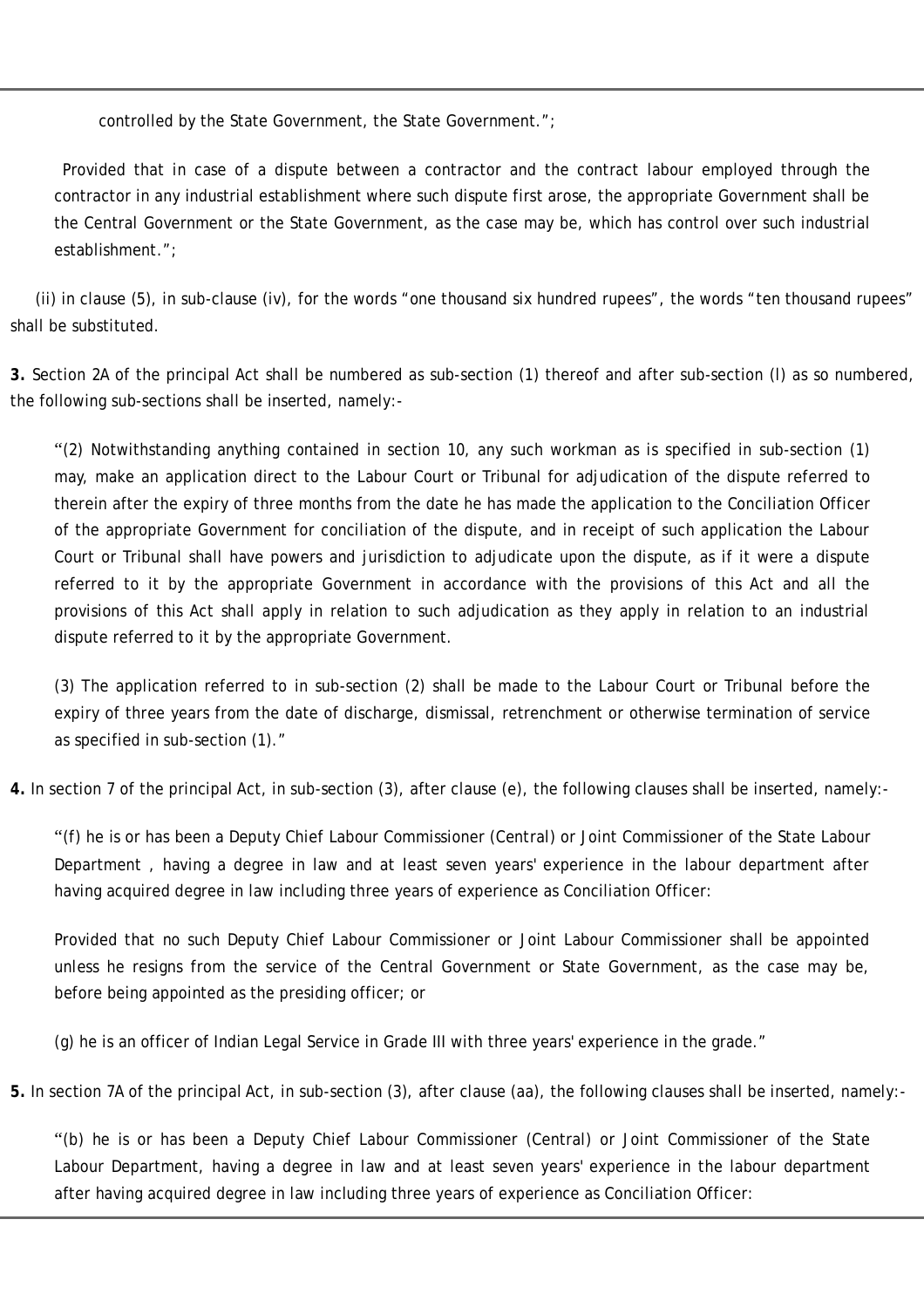Provided that no such Deputy Chief Labour Commissioner or Joint Labour Commissioner shall be appointed unless he resigns from the service of the Central Government or State Government, as the case may he, before being appointed as the presiding officer; or

(c) he is an officer of Indian Legal Service in Grade III with three years' experience in the grade."

**6.** After section 9B of the principal Act, for chapter IIB, the following Chapter shall be substituted, namely:-

### **"CHAPTER IIB**

### **GRIEVANCE REDRESSAL MACHINERY**

9C. (l) Every industrial establishment employing twenty or more workmen shall have one or more Grievance Redressal Committee for the resolution of disputes arising out of individual grievances.

(2) The Grievance Redressal Committee shall consist of equal number of members from the employer and the workmen.

(3) The chairperson of the Grievance Redressal Committee shall be selected from the employer and from among the workmen alternatively on rotation basis every year.

(4) The total number of members of the Grievance Redressal Committee shall not exceed more than six:

Provided that there shall be, as far as practicable, one woman member if the Grievance Redressal Committee has two members and in case the number of members are more than two, the number of women members may be increased proportionately.

(5) Notwithstanding anything contained in this section, the setting up of Grievance Redressal Committee shall not affect the right of the workman to raise industrial dispute on the same matter under the provisions of this Act.

(6) The Grievance Redressal Committee may complete its proceedings within forty-five days on receipt of a written application by or on behalf of the aggrieved party.

(7) The workman who is aggrieved of the decision of the Grievance Redressal Committee may prefer an appeal to the employer against the decision of Grievance Redressal Committee and the employer shall, within one month from the date of receipt of such appeal, dispose off the same and send a copy of his decision to the workman concerned.

(8) Nothing contained in this section shall apply to the workmen for whom there is an established Grievance Redressal Mechanism in the establishment concerned."